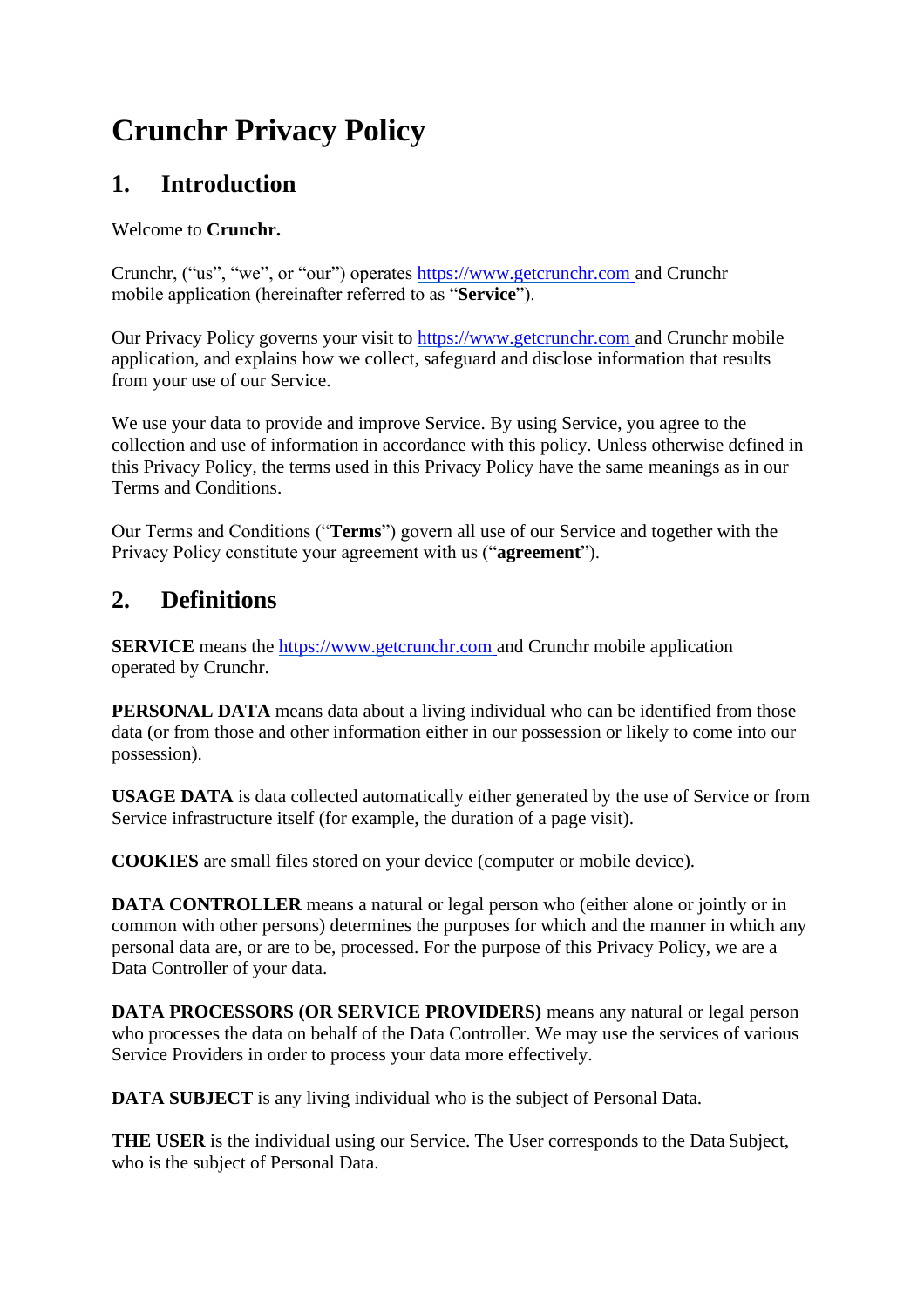# **3. Information Collection and Use**

We collect several different types of information for various purposes to provide and improve our Service to you.

## **4. Types of Data Collected**

#### **Personal Data**

While using our Service, we may ask you to provide us with certain personally identifiable information that can be used to contact or identify you ("**Personal Data**"). Personally, identifiable information may include, but is not limited to:

(a) User information, including:

- (i) Email address;
- (ii) First name and last name;
- (iii) Phone number;
- (iv) Address, state, province, ZIP/postal code, city;
- (v) Your name and email address when you engage with us for email support.

(b) Information from email messages stored in or sent to the email accounts you provide to us, or that you otherwise provide to us, including:

(i) Order information, including any shipping and/or billing addresses;

(ii) Product information, including names and unit counts;

(iii) Any associated reference identification in relation to your order, such as an order tracking number.

(c) Any other Personal Data where you have given us your express permission.

We may use your Personal Data to contact you with newsletters, marketing or promotional materials and other information that may be of interest to you. You may opt out of receiving any, or all, of these communications from us by following the unsubscribe link or by emailing [at hello@choicecruncherng.com.](mailto:hello@choicecruncherng.com)

#### **Usage Data**

We may also collect information that your browser sends whenever you visit our Service or when you access Service by or through a mobile device ("**Usage Data**").

This Usage Data may include information such as your computer's Internet Protocol address (e.g. IP address), browser type, browser version, the pages of our Service that you visit, the time and date of your visit, the time spent on those pages, unique device identifiers and other diagnostic data.

When you access Service with a mobile device, this Usage Data may include information such as the type of mobile device you use, your mobile device unique ID, the IP address of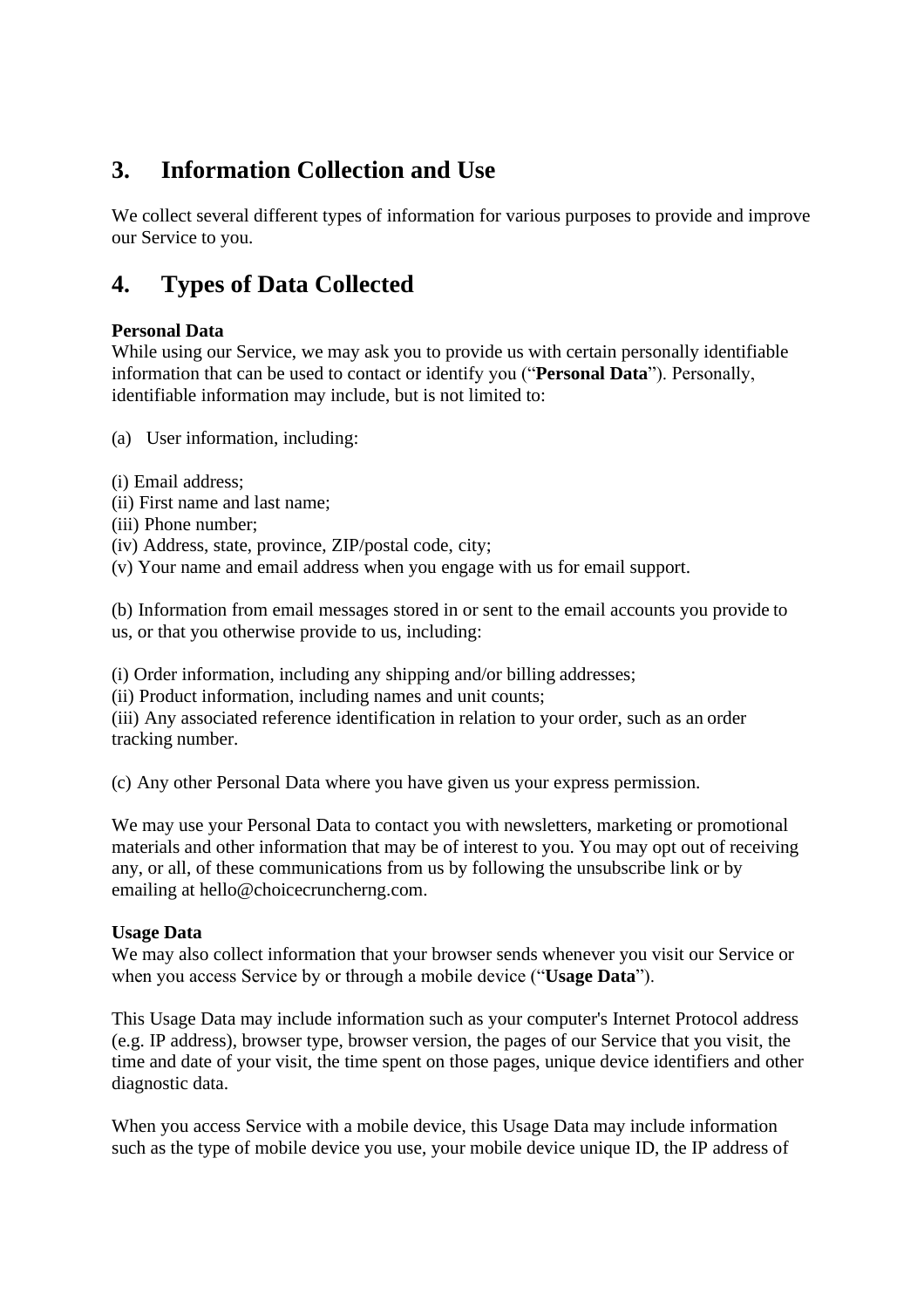your mobile device, your mobile operating system, the type of mobile Internet browser you use, unique device identifiers and other diagnostic data.

#### **Tracking Cookies Data**

We use cookies and similar tracking technologies to track the activity on our Service and we hold certain information.

Cookies are files with a small amount of data which may include an anonymous unique identifier. Cookies are sent to your browser from a website and stored on your device. Other tracking technologies are also used such as beacons, tags and scripts to collect and track information and to improve and analyze our Service.

You can instruct your browser to refuse all cookies or to indicate when a cookie is being sent. However, if you do not accept cookies, you may not be able to use some portions of our Service.

Examples of Cookies we use:

(a) **Session Cookies:** We use Session Cookies to operate our Service.

(b) **Preference Cookies:** We use Preference Cookies to remember your preferences and various settings.

(c) **Security Cookies:** We use Security Cookies for security purposes.

(d) **Advertising Cookies:** Advertising Cookies are used to serve you with advertisements that may be relevant to you and your interests.

#### **Other Data**

While using our Service, we may also collect the following information: sex, age, date of birth, place of birth, passport details, citizenship, registration at place of residence and actual address, telephone number (work, mobile), details of documents on education, qualification, professional training, employment agreements, non-disclosure agreements, information on bonuses and compensation, information on marital status, family members, social security (or other taxpayer identification) number, office location and other data.

### **5. Use of Data**

Crunchr uses the collected data for various purposes:

- (a) to provide and maintain our Service;
- (b) to notify you about changes to our Service;

(c) to allow you to participate in interactive features of our Service when you choose to do so;

- (d) to provide customer support;
- (e) to gather analysis or valuable information so that we can improve our Service;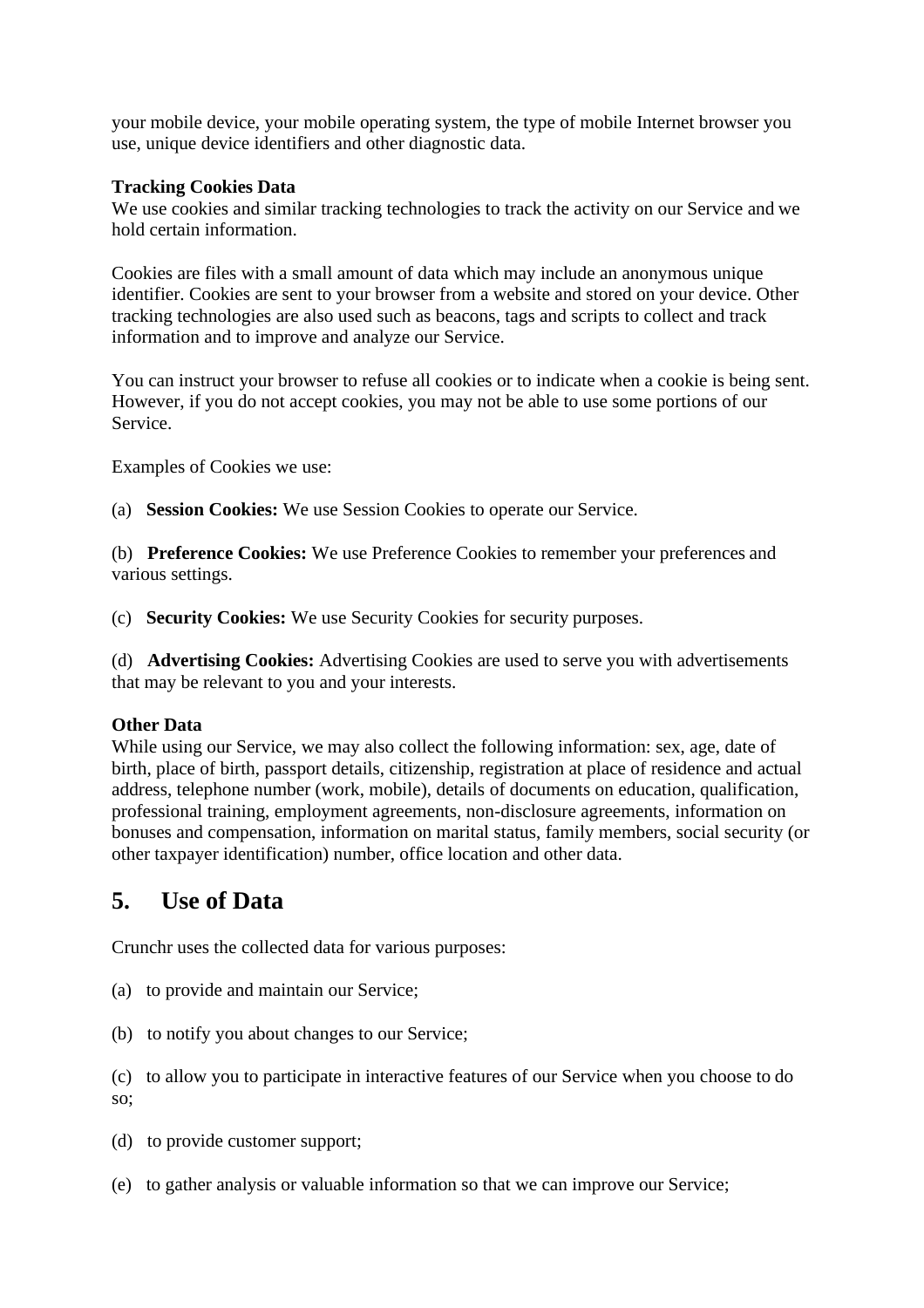- (f) to monitor the usage of our Service;
- (g) to detect, prevent and address technical issues;
- (h) to fulfil any other purpose for which you provide it;

(i) to carry out our obligations and enforce our rights arising from any contracts entered into between you and us, including for billing and collection;

(j) to provide you with notices about your account and/or subscription, including expiration and renewal notices, email-instructions, etc.;

(k) to provide you with news, special offers and general information about other goods, services and events which we offer that are similar to those that you have already purchased or enquired about unless you have opted not to receive such information;

(l) in any other way we may describe when you provide the information;

(m) for any other purpose with your consent.

### **6. Retention of Data**

We will retain your Personal Data only for as long as is necessary for the purposes set out in this Privacy Policy. We will retain and use your Personal Data to the extent necessary to comply with our legal obligations (for example, if we are required to retain your data to comply with applicable laws), resolve disputes, and enforce our legal agreements and policies.

We will also retain Usage Data for internal analysis purposes. Usage Data is generally retained for a shorter period, except when this data is used to strengthen the security or to improve the functionality of our Service, or we are legally obligated to retain this data for longer time periods.

### **7. Transfer of Data**

Your information, including Personal Data, may be transferred to – and maintained on – computers located outside of your state, province, country or other governmental jurisdiction where the data protection laws may differ from those of your jurisdiction.

If you are located outside Nigeria and choose to provide information to us, please note that we transfer the data, including Personal Data, to Nigeria and process it there.

Your consent to this Privacy Policy followed by your submission of such information represents your agreement to that transfer.

Crunchr will take all the steps reasonably necessary to ensure that your data is treated securely and in accordance with this Privacy Policy and no transfer of your Personal Data will take place to an organisation or a country unless there are adequate controls in place including the security of your data and other personal information.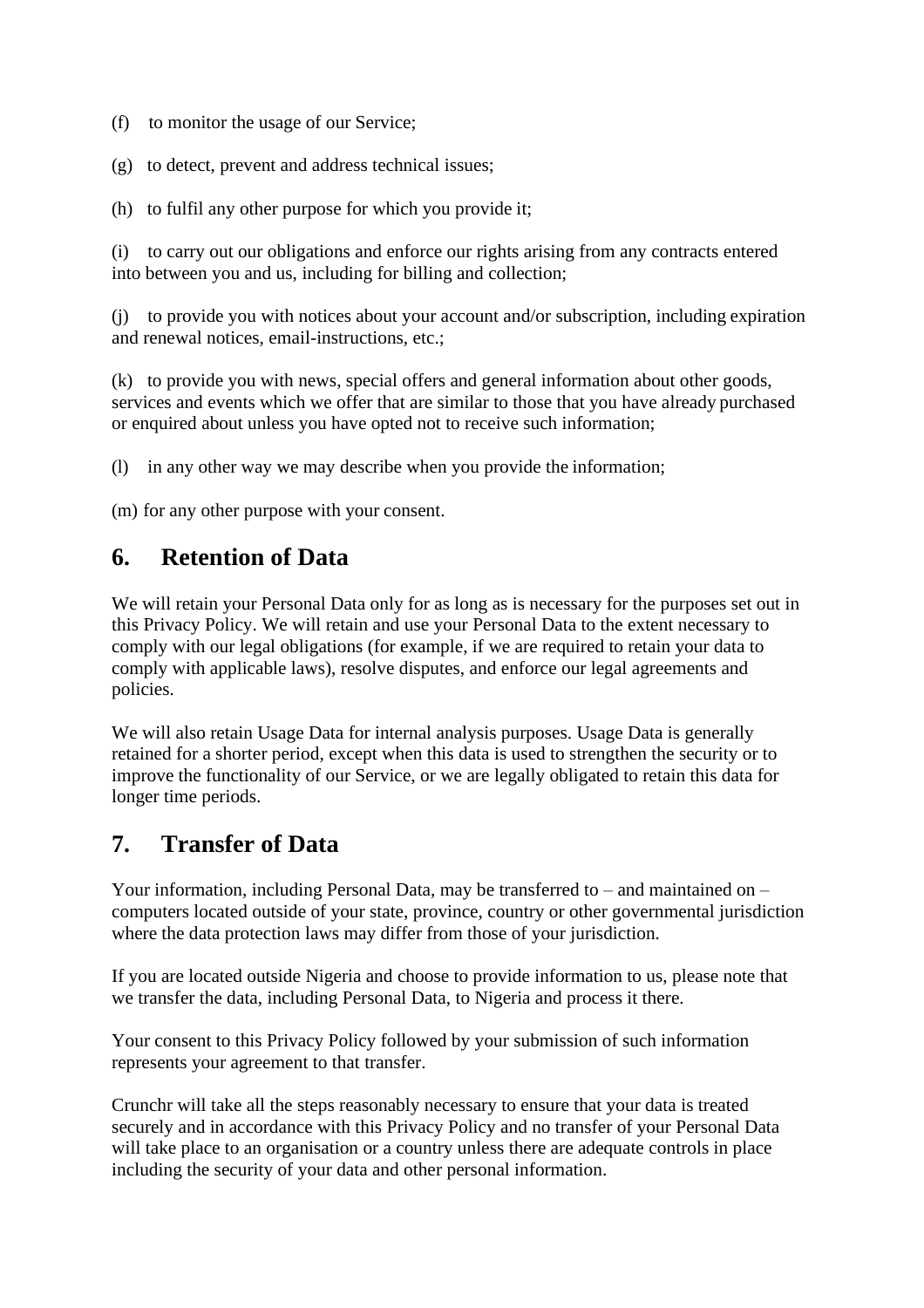### **8. Disclosure of Data**

We may disclose personal information that we collect, or you provide:

#### **(a) Business Transaction.**

If we or our subsidiaries are involved in a merger, acquisition or asset sale, your Personal Data may be transferred.

#### **(b) Other cases. We may disclose your information also:**

- (i) to our subsidiaries and affiliates;
- (ii) to fulfil the purpose for which you provide it;
- (iii) for any other purpose disclosed by us when you provide the information;
- (iv) with your consent in any other cases;

(v) if we believe disclosure is necessary or appropriate to protect the rights, property, or safety of the Company, our customers, or others.

### **9. Security of Data**

The security of your data is important to us but remember that no method of transmission over the Internet or method of electronic storage is 100% secure. While we strive to use commercially acceptable means to protect your Personal Data, we cannot guarantee its absolute security.

### **10. Service Providers**

We may employ third party companies and individuals to facilitate our Service ("**Service Providers**"), provide Service on our behalf, perform Service-related services or assist us in analysing how our Service is used.

These third parties have access to your Personal Data only to perform these tasks on our behalf and are obligated not to disclose or use it for any other purpose.

### **11. Analytics**

We may use third-party Service Providers to monitor and analyze the use of our Service.

#### **Google Analytics**

Google Analytics is a web analytics service offered by Google that tracks and reports website traffic. Google uses the data collected to track and monitor the use of our Service. This data is shared with other Google services. Google may use the collected data to contextualise and personalise the ads of its own advertising network.

For more information on the privacy practices of Google, please visit the Google Privacy Terms web page: https://policies.google.com/privacy?hl=en

We also encourage you to review the Google's policy for safeguarding your data: https://support.google.com/analytics/answer/6004245.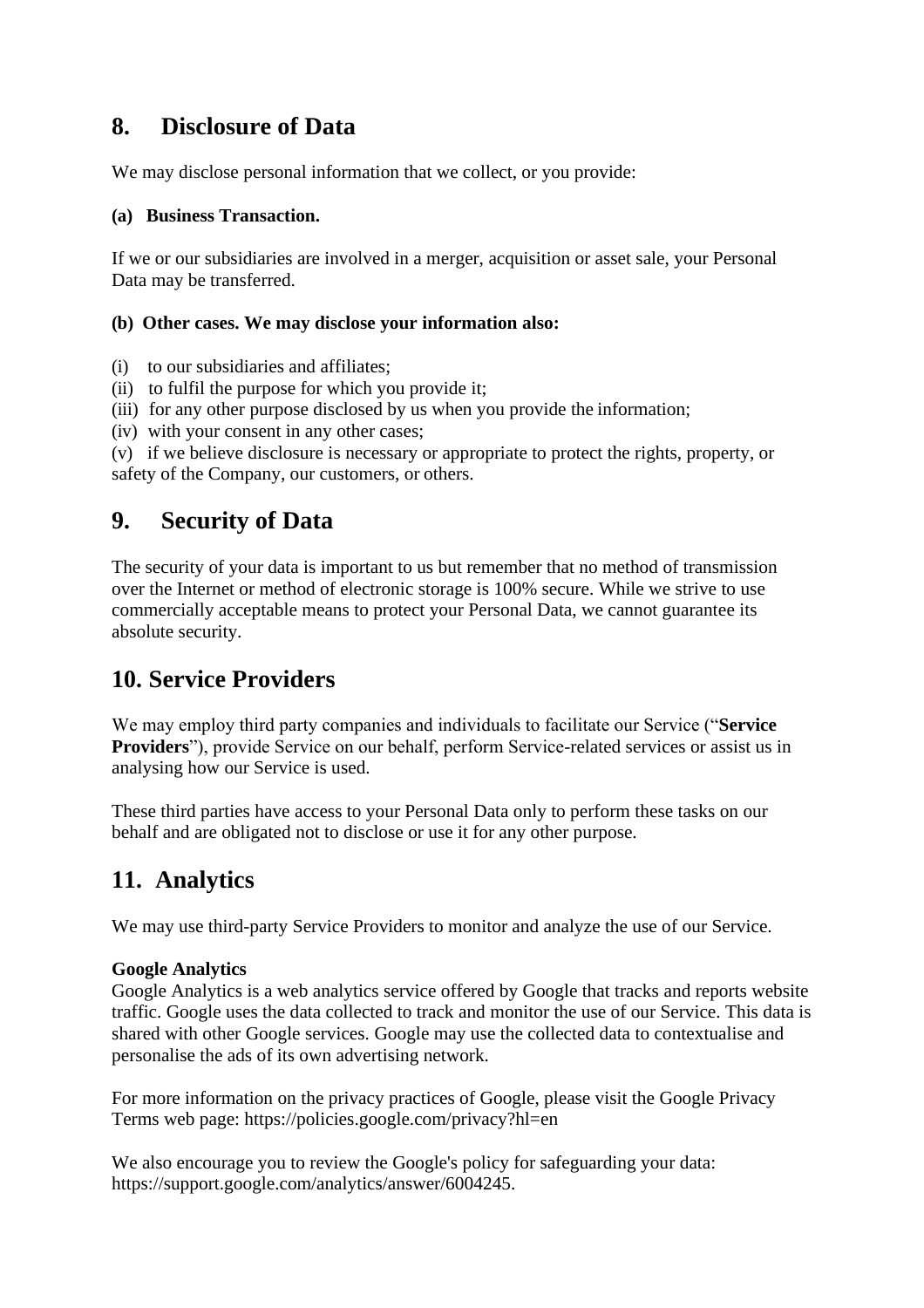### **12. Payments**

We may provide paid products and/or services within Service. In that case, we use third-party services for payment processing (e.g. payment processors).

We will not store or collect your payment card details. That information is provided directly to our third-party payment processors whose use of your personal information is governed by their Privacy Policy. These payment processors adhere to the standards set by the central bank of Nigeria which help ensure the secure handling of payment information.

The payment processors we work with are:

#### **Paystack:**

Their Privacy Policy can be viewed at:

https://paystack.com/terms#privacy

# **13. Links to Other Sites**

Our Service may contain links to other sites that are not operated by us. If you click a thirdparty link, you will be directed to that third party's site. We strongly advise you to review the Privacy Policy of every site you visit.

We have no control over and assume no responsibility for the content, privacy policies or practices of any third-party sites or services.

### **14. Children's Privacy**

Our Service does not address anyone under the age of 13("**Children**").

We do not knowingly collect personally identifiable information from anyone under the age of 13. If you are a parent or guardian and you are aware that your Child has provided us with Personal Data, please contact us. If we become aware that we have collected Personal Data from children without verification of parental consent, we take steps to remove that information from our servers.

### **17. Changes to This Privacy Policy**

We may update our Privacy Policy from time to time. We will notify you of any changes by posting the new Privacy Policy on this page.

We will let you know via email and/or a prominent notice on our Service, prior to the change becoming effective and update "effective date" at the top of this Privacy Policy.

You are advised to review this Privacy Policy periodically for any changes. Changes to this Privacy Policy are effective when they are posted on this page.